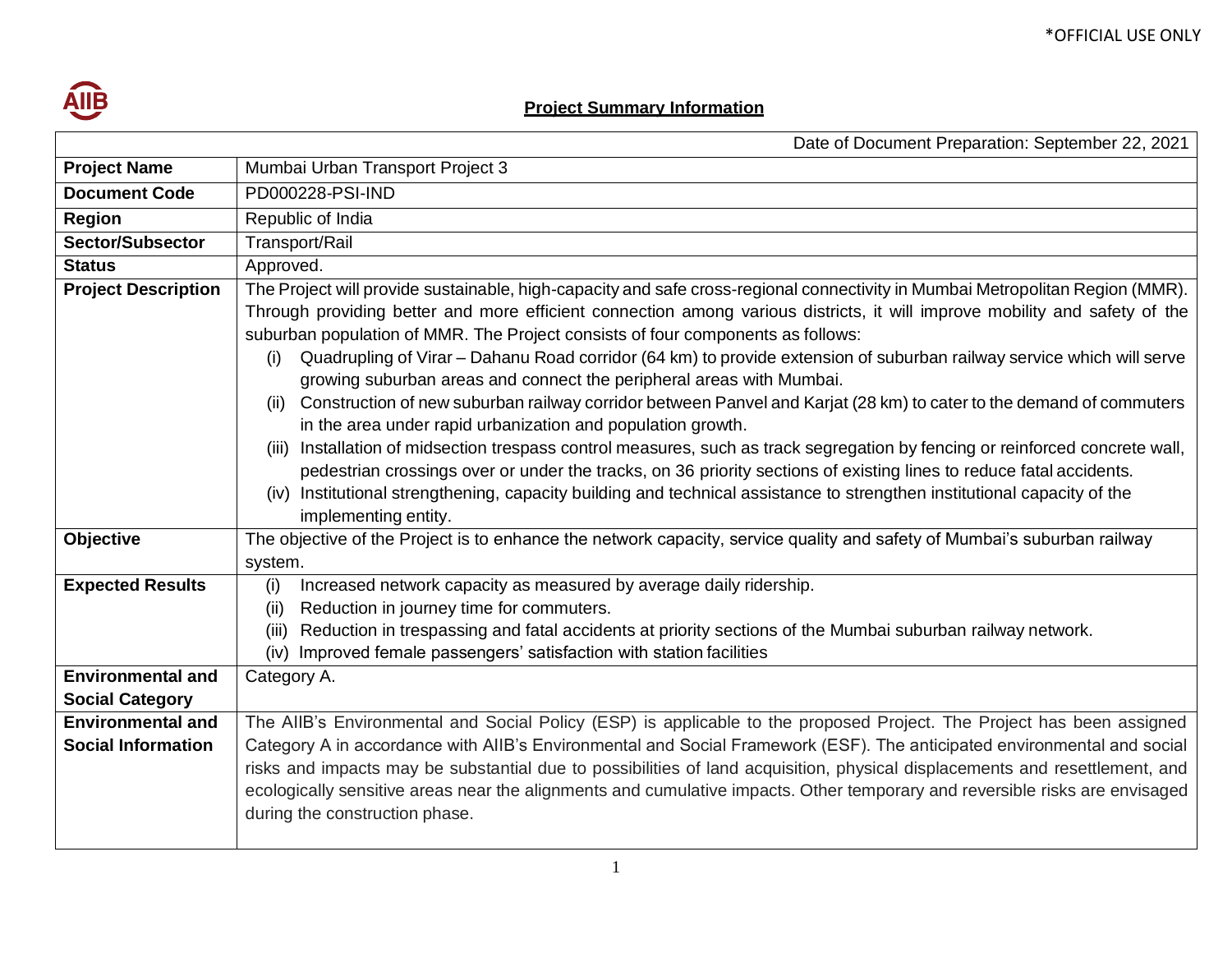|                           | The AIIB's two Environmental and Social Standards (ESS) are triggered; ESS 1 (Environmental and Social Assessment and   |                        |                                    |                    |                    |  |  |
|---------------------------|-------------------------------------------------------------------------------------------------------------------------|------------------------|------------------------------------|--------------------|--------------------|--|--|
|                           | Management) and ESS 2 (Involuntary Resettlement).                                                                       |                        |                                    |                    |                    |  |  |
|                           |                                                                                                                         |                        |                                    |                    |                    |  |  |
|                           | As required for Category A project, Environmental Assessments (EAs) and Social Impact Assessment (SIA) have been        |                        |                                    |                    |                    |  |  |
|                           | developed by MRVC. Three EAs and three SIAs, one each for the two alignments, and one for trespass facilities have been |                        |                                    |                    |                    |  |  |
|                           | prepared. The EAs are accompanied by Environmental and Social Management Plans (ESMPs). To address issues of land       |                        |                                    |                    |                    |  |  |
|                           | acquisition, physical and economic displacements guidance has been provided through a Resettlement Policy Framework     |                        |                                    |                    |                    |  |  |
|                           | (RPF). Environmental and social documents, including local language translations of their executive summaries have been |                        |                                    |                    |                    |  |  |
|                           | disclosed.                                                                                                              |                        |                                    |                    |                    |  |  |
| <b>Cost and Financing</b> |                                                                                                                         |                        |                                    |                    |                    |  |  |
| Plan                      | <b>Financing</b>                                                                                                        |                        |                                    |                    |                    |  |  |
| (USD million)             | Item                                                                                                                    | Cost                   | <b>AIIB</b>                        | <b>Ministry of</b> | Government of      |  |  |
|                           |                                                                                                                         |                        |                                    | Railway            | <b>Maharashtra</b> |  |  |
|                           | A. Quadrupling of Virar - Dahanu Road<br>Corridor                                                                       | 511.00                 | 278.00                             | 116.50             | 116.50             |  |  |
|                           | B. New Suburban Railway Corridor<br>between Panvel and Karjat                                                           | 397.00                 | 182.00                             | 48.00              | 167.00             |  |  |
|                           | C. Midsection Trespass Control                                                                                          | 79.00                  | 33.00                              | 23.00              | 23.00              |  |  |
|                           | D. Institutional Strengthening, Capacity<br><b>Building and Technical Assistance</b>                                    | 8.75                   | 5.75                               | 1.50               | 1.50               |  |  |
|                           | <b>Front-end Fee</b>                                                                                                    | 1.25                   | 1.25                               | 0.00               | 0.00               |  |  |
|                           | <b>Total Costs</b>                                                                                                      | 997.00                 | 500.00                             | 189.00             | 308.00             |  |  |
| <b>Borrower</b>           | Republic of India                                                                                                       |                        |                                    |                    |                    |  |  |
| Implementation            | Mumbai Railway Vikas Corporation (MRVC)                                                                                 |                        |                                    |                    |                    |  |  |
| Organization              |                                                                                                                         |                        |                                    |                    |                    |  |  |
| <b>Estimated date of</b>  | May/2025                                                                                                                |                        |                                    |                    |                    |  |  |
| loan closing              |                                                                                                                         |                        |                                    |                    |                    |  |  |
| <b>Contact Points:</b>    | <b>AIIB</b>                                                                                                             | <b>Borrower</b>        | <b>Implementation Organization</b> |                    |                    |  |  |
| <b>Name</b>               | Weimin Zhou                                                                                                             | Dr. Prasanna V. Salian |                                    | Shri. Ravi Agarwal |                    |  |  |